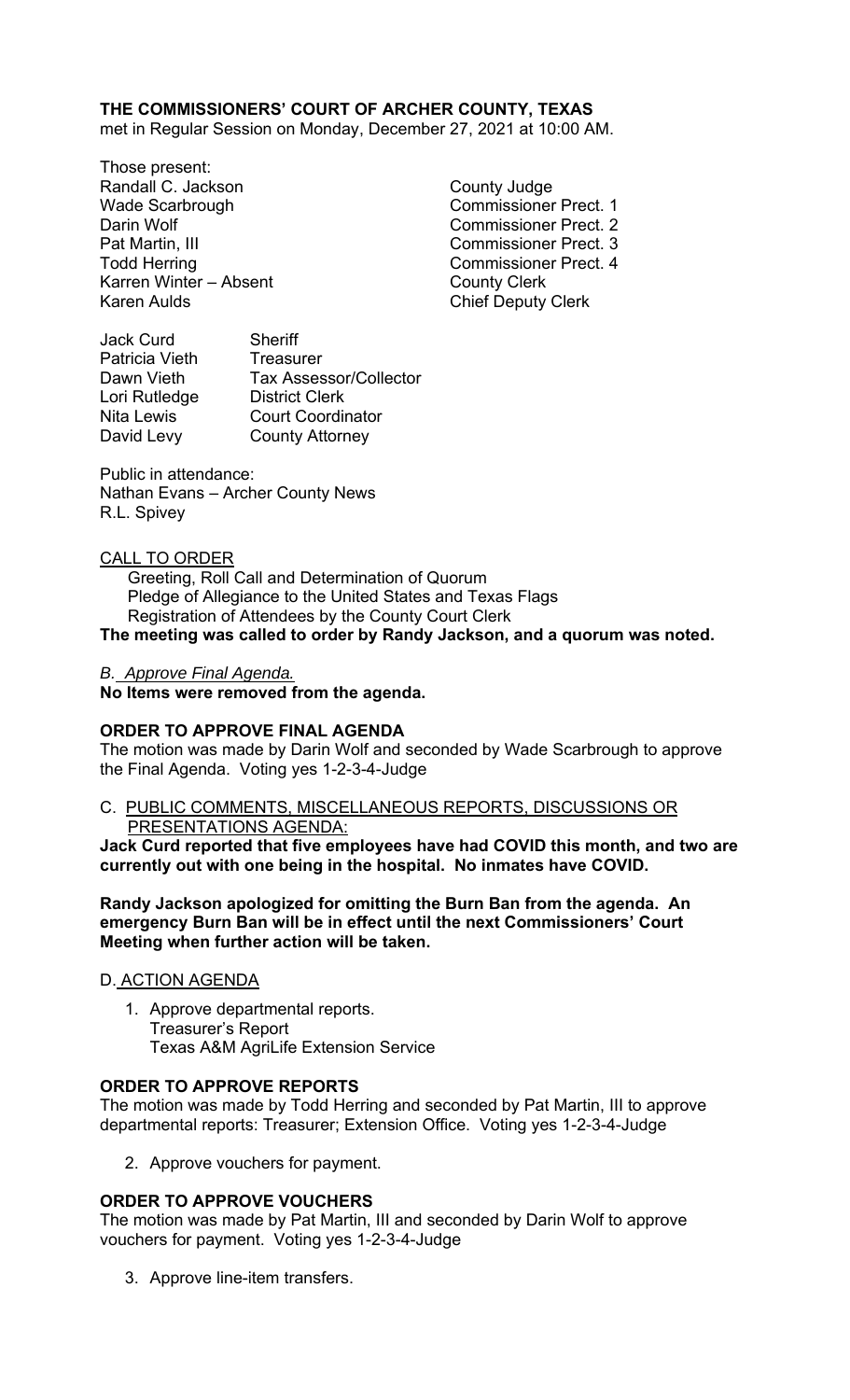# **Patricia Vieth led the discussion in Auditor Paul Wylie's absence. She explained the \$12,000 transfer from Precinct 3 Miscellaneous Income to Precinct 3 Road-based Materials.**

# **ORDER TO APPROVE TRANSFERS**

The motion was made by Pat Martin, III and seconded by Todd Herring to approve lineitem transfers. Voting yes 1-2-3-4-Judge

| Department – Account Account Name |                              | Increase  | Decrease |
|-----------------------------------|------------------------------|-----------|----------|
| 031.0310.1233                     | Miscellaneous Income Revenue | 12,000.00 |          |
| 031.0400.0336                     | Road Base Materials          | 12,000.00 |          |

4. Approve Education Certificates. Dawn Vieth – Continuing Education requirements Karen Aulds – Attorney General required certification

### **ORDER TO APPROVE CERTIFICATES**

The motion was made by Randy Jackson and seconded by Wade Scarbrough to approve Education Certificates: **Dawn Vieth; Karen Aulds**.

**Dawn Vieth announced to the court that she has obtained the highest education at this level – PCC (Professional County Collector). She is completely finished with all education requirements under TAC (Tax Assessor Collector) Association.** Voting yes 1-2-3-4-Judge

5. Approve Publisher's Certificates. Public Notice to Bidders for Financial Services for John Deere Wheel Loader Public Notice for Bank Depository Applications

# **ORDER TO APPROVE CERTIFICATES**

The motion was made by Wade Scarbrough and seconded by Darin Wolf to approve Publisher's Certificates. Voting yes 1-2-3-4-Judge

6. Consider and/or take action on Interlocal Cooperation Agreement Multi-County Adult Sexual Assault Response Team between Archer County, Clay County, Montague County, and Young County. **Randy Jackson provided background information to the court, explaining** 

**that District Attorney Casey Polhemus recommended the Interlocal Cooperative Agreement between Archer, Clay, Montague and Young Counties. Judge Jackson stated that District Judge Jack McGaughey will serve as Chair.** 

### **ORDER TO APPROVE INTERLOCAL AGREEMENT**

The motion was made by Wade Scarbrough and seconded by Darin Wolf to approve the Interlocal Cooperation Agreement Multi-County Adult Sexual Assault Response Team between Archer County, Clay County, Montague County and Young County. Voting yes 1-2-3-4-Judge

7. Consider and/or approve allocations for Health Savings Accounts. **Patricia Vieth explained that the Commissioners must approve the allocations every year. Our insurance is provided by BlueCross BlueShield. Eligible employees receive \$3,000 annually, deposited into their Health Savings Account, totally \$138,750 for all eligible employees. Ms. Vieth gave background information regarding our insurance plan, explaining the monetary rebate to Archer County, which is a very good benefit of this plan. Our last rebate totaled \$62,000.** 

# **ORDER TO APPROVE ALLOCATIONS**

The motion was made by Pat Martin, III and seconded by Todd Herring to approve allocations for Health Savings Accounts totally \$138,750 (\$3,000 per employee). Voting yes 1-2-3-4-Judge